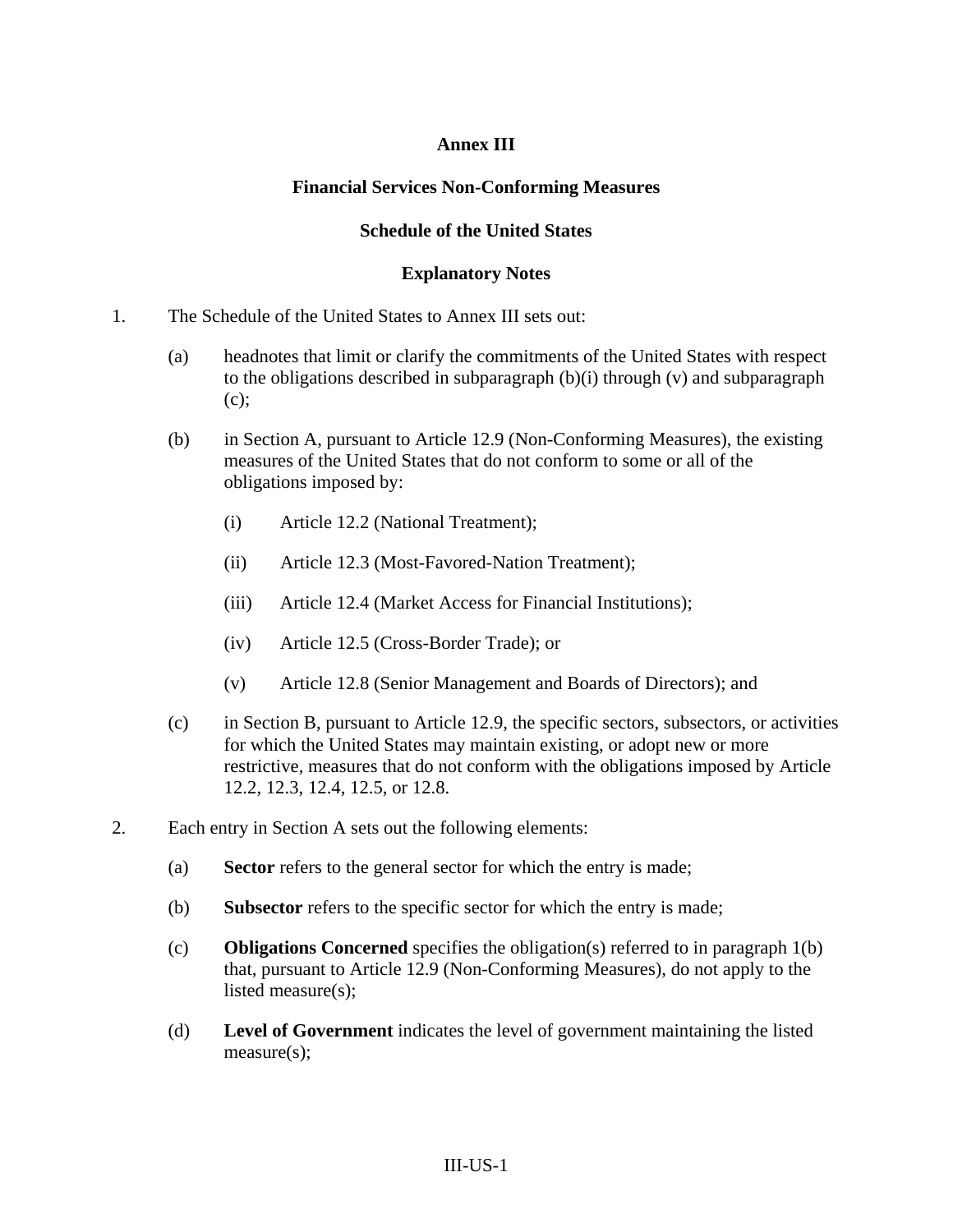- (e) **Measures** identifies the laws, regulations, or other measures for which the entry is made. A measure cited in the **Measures** element:
	- (i) means the measure as amended, continued, or renewed as of the date of entry into force of this Agreement, and
	- (ii) includes any subordinate measure adopted or maintained under the authority of and consistent with the measure; and

## (f) **Description**

- (i) for entries related to banking and other non-insurance financial services, sets out the non-conforming aspects of the entry and the subsector, financial institution, or activities covered by the entry; and
- (ii) for entries related to insurance, provides a general, nonbinding description of the **Measures**.
- 3. Each entry in Section B sets out the following elements:
	- (a) **Sector** refers to the general sector for which the entry is made;
	- (b) **Subsector** refers to the specific sector for which the entry is made;
	- (c) **Obligations Concerned** specifies the obligation(s) referred to in paragraph 1(c) that, pursuant to Article 12.9 (Non-Conforming Measures), do not apply to the sectors, subsectors, or activities listed in the entry;
	- (d) **Level of Government** indicates the level of government maintaining the listed measure(s); and
	- (e) **Description** sets out the scope of the sectors, subsectors, or activities covered by the entry.

4. For entries in Section A, in accordance with Article 12.9.1(a) (Non-Conforming Measures), the articles of this Agreement specified in the **Obligations Concerned** element of an entry do not apply to the law, regulation, or other measure identified in the **Measures** element or in the **Description** element of that entry, except to the extent the measure identified in the **Measures** or the **Description** element has been modified by a Specific Commitment in an Annex to Chapter Twelve (Financial Services).

5. For entries in Section B, in accordance with Article 12.9.4 (Non-Conforming Measures), the articles of this Agreement specified in the **Obligations Concerned** element of an entry do not apply to the sectors, subsectors, and activities identified in the **Description** element of that entry.

6. Where the United States maintains a measure that requires that a service supplier be a citizen, permanent resident, or resident of its territory as a condition to the provision of a service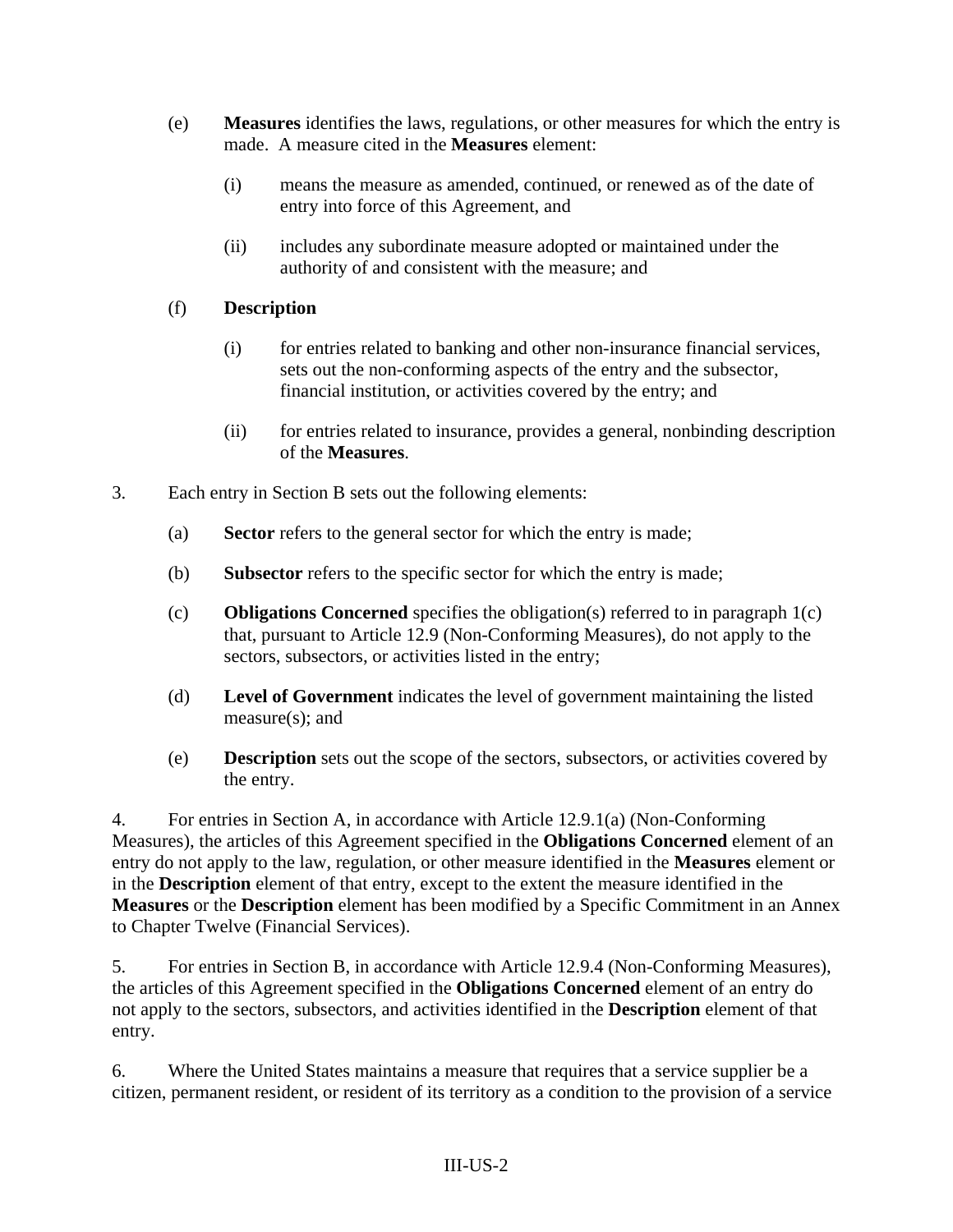in its territory, a listing for that measure taken in Annex III with respect to Article 12.2 (National Treatment), 12.3 (Most-Favored-Nation Treatment), 12.4 (Market Access for Financial Institutions), or 12.5 (Cross-Border Trade) shall operate as a non-conforming measure with respect to Articles 10.3 (National Treatment), 10.4 (Most-Favored-Nation Treatment), and 10.9 (Performance Requirements) to the extent of that measure.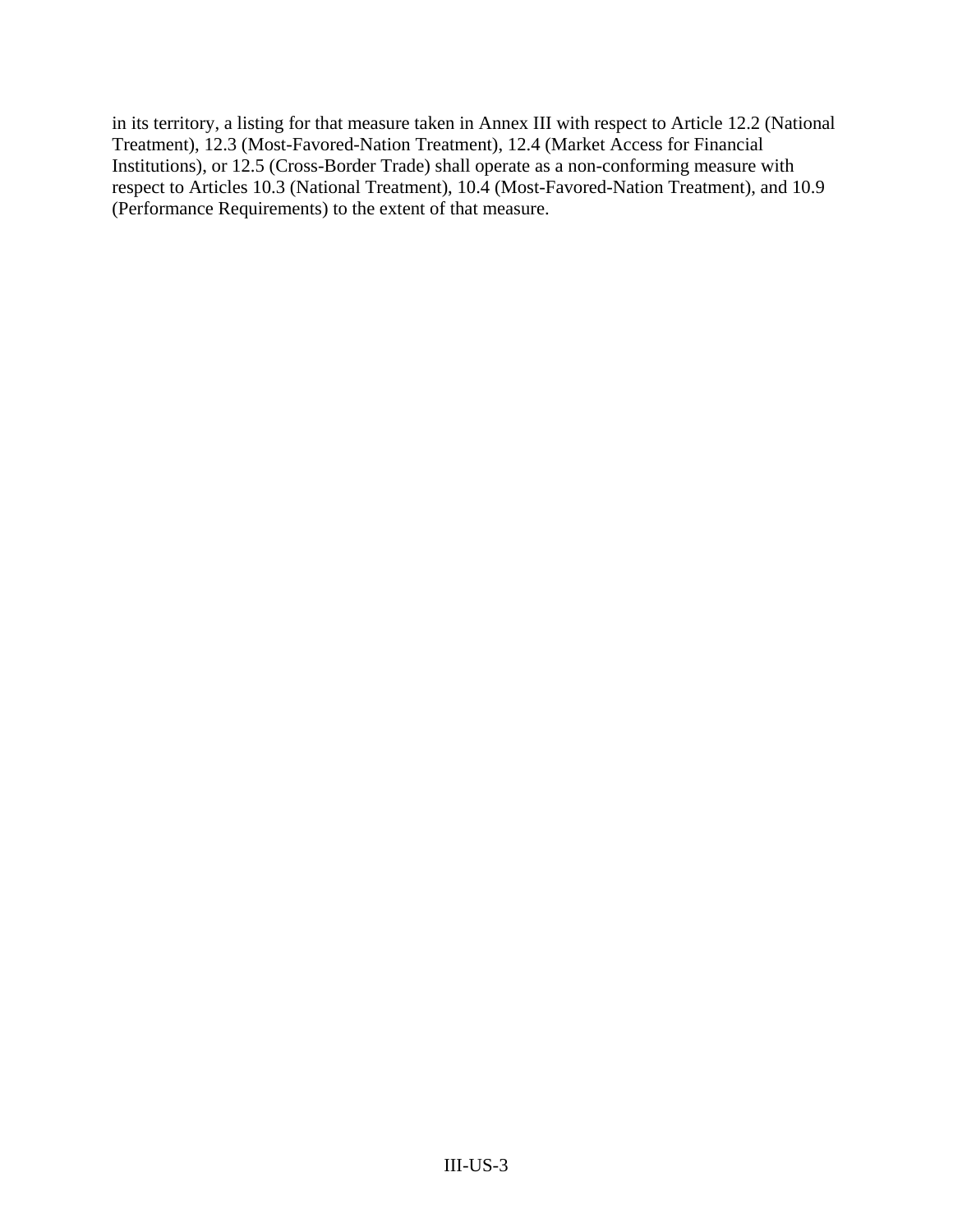### **Headnotes**

1. Commitments in these subsectors under the Agreement are undertaken subject to the limitations and conditions set out in these headnotes and in Sections A and B below.

2. National treatment commitments in these subsectors are subject to the following limitations:

- (a) National treatment with respect to banking will be provided based upon the foreign bank's "home state" in the United States, as that term is defined under the *International Banking Act*, where that Act is applicable. A domestic bank subsidiary of a foreign firm will have its own "home state," and national treatment will be provided based upon the subsidiary's home state, as determined under applicable law. $<sup>1</sup>$  $<sup>1</sup>$  $<sup>1</sup>$ </sup>
- (b) National treatment with respect to insurance financial institutions will be provided according to a non-U.S. insurance financial institution's state of domicile, where applicable, in the United States. State of domicile is defined by individual states, and is generally the state in which an insurer is incorporated, is organized, or maintains its principal office in the United States.

3. To clarify the U.S. commitment with respect to Article 12.4 (Market Access for Financial Institutions), juridical persons supplying banking or other financial services (excluding insurance) and constituted under the laws of the United States are subject to non-discriminatory limitations on juridical form. $2$ 

4. The United States limits its commitments under Article 12.9.1(c) (Non-Conforming Measures) with respect to Article 12.4 (Market Access for Financial Institutions) in the following manner: with regard to banking and other financial services (excluding insurance), Article 12.9.1(c) shall apply only to non-conforming measures relating to Article 12.4(a) and not to those non-conforming measures relating to Article 12.4(b).

 $\overline{a}$ 

<span id="page-3-0"></span><sup>&</sup>lt;sup>1</sup> Foreign banking organizations are generally subject to geographic and other limitations in the United States on a national treatment basis. Where such limitations do not conform to national treatment, they have been listed as nonconforming measures. For purposes of illustration, under this approach, the following situation does not accord national treatment and would therefore be listed as a non-conforming measure: a foreign bank from a particular home state is accorded less favorable treatment than that accorded to a domestic bank from that state with respect to expansion by branching.

<span id="page-3-1"></span> $2^2$  For example, partnerships and sole proprietorships are generally not acceptable juridical forms for depository financial institutions in the United States. This headnote is not itself intended to affect, or otherwise limit, a choice by a financial institution of the other Party between branches or subsidiaries.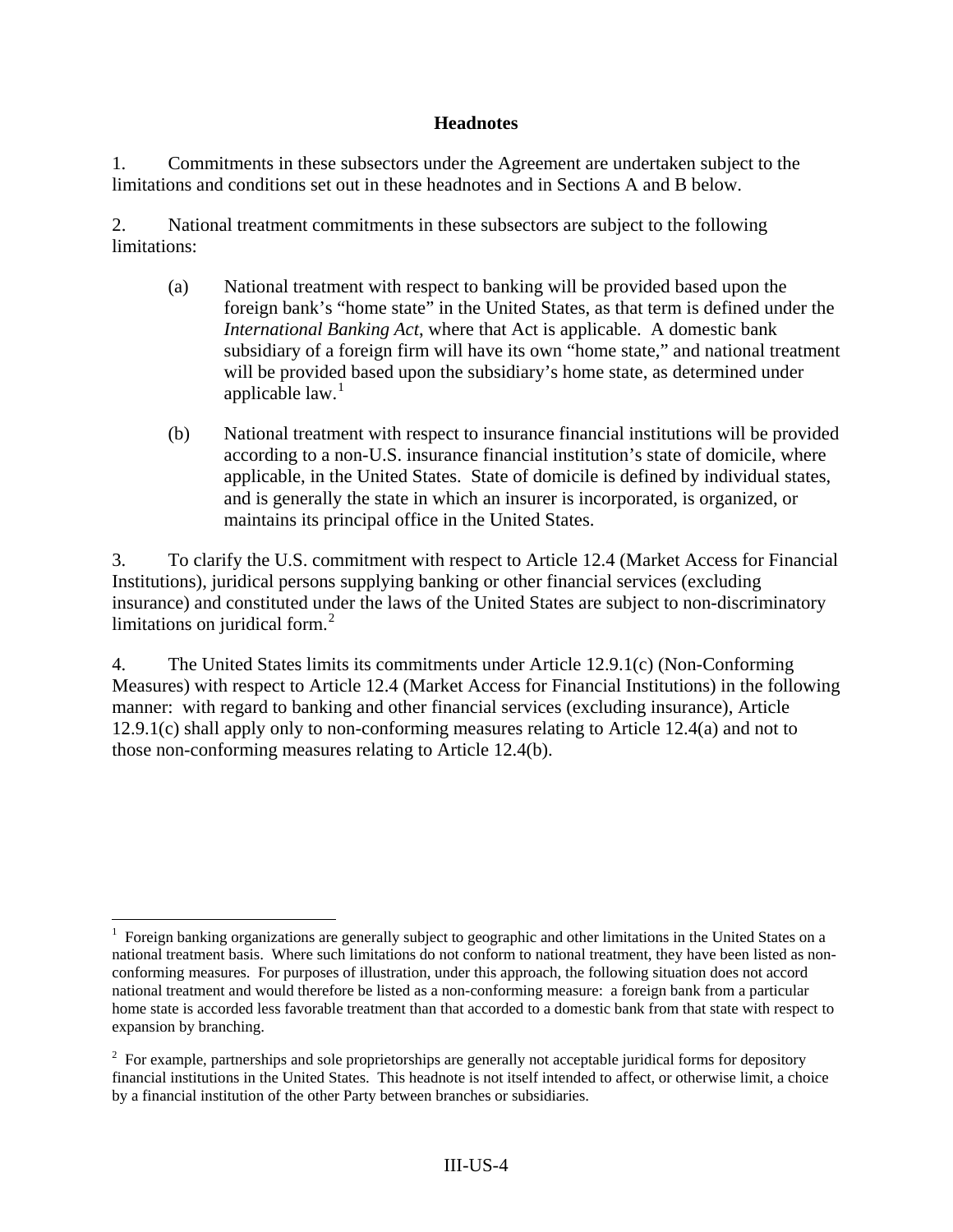# **Section A**

| Sector:                       | <b>Financial Services</b>                                                                                                                                                                                         |
|-------------------------------|-------------------------------------------------------------------------------------------------------------------------------------------------------------------------------------------------------------------|
| <b>Subsector:</b>             | Banking and Other Financial Services (excluding Insurance)                                                                                                                                                        |
| <b>Obligations Concerned:</b> | Senior Management and Boards of Directors (Article 12.8)                                                                                                                                                          |
| <b>Level of Government:</b>   | Central                                                                                                                                                                                                           |
| <b>Measures:</b>              | 12 U.S.C. § 72                                                                                                                                                                                                    |
| <b>Description:</b>           | All directors of a national bank must be U.S. citizens, except that<br>the Comptroller of the Currency may waive the citizenship<br>requirement for not more than a minority of the total number of<br>directors. |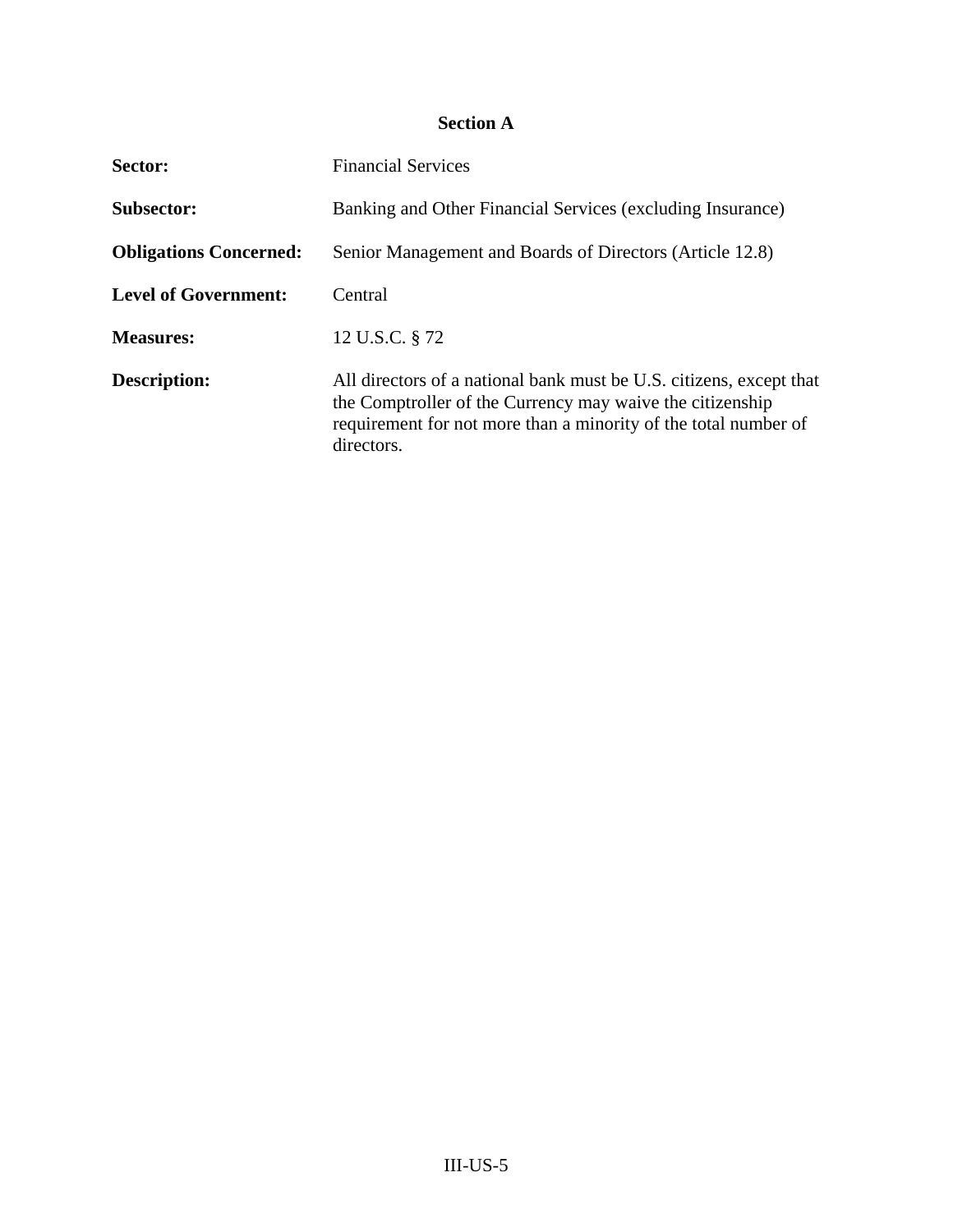| Sector:                       | <b>Financial Services</b>                                                                                                                                                 |
|-------------------------------|---------------------------------------------------------------------------------------------------------------------------------------------------------------------------|
| Subsector:                    | Banking and Other Financial Services (excluding Insurance)                                                                                                                |
| <b>Obligations Concerned:</b> | National Treatment (Article 12.2)<br>Market Access for Financial Institutions (Article 12.4)                                                                              |
| <b>Level of Government:</b>   | Central                                                                                                                                                                   |
| <b>Measures:</b>              | 12 U.S.C. § 619                                                                                                                                                           |
| <b>Description:</b>           | Foreign ownership of Edge corporations is limited to foreign banks<br>and U.S. subsidiaries of foreign banks, while domestic non-bank<br>firms may own such corporations. |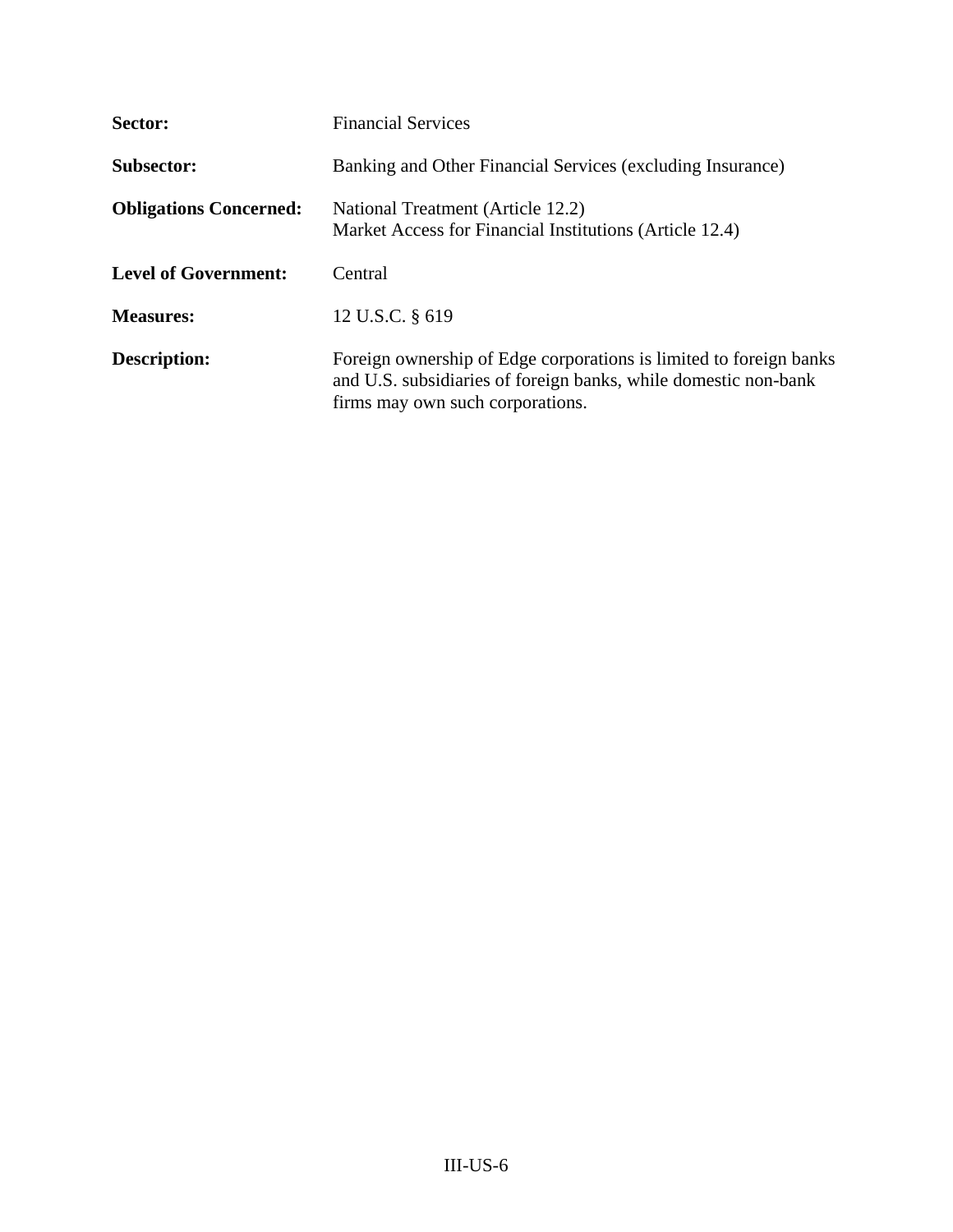| Sector:                       | <b>Financial Services</b>                                                                                                                                                                                                                                                                       |
|-------------------------------|-------------------------------------------------------------------------------------------------------------------------------------------------------------------------------------------------------------------------------------------------------------------------------------------------|
| <b>Subsector:</b>             | Banking and Other Financial Services (excluding Insurance)                                                                                                                                                                                                                                      |
| <b>Obligations Concerned:</b> | National Treatment (Article 12.2)<br>Market Access for Financial Institutions (Article 12.4)                                                                                                                                                                                                    |
| <b>Level of Government:</b>   | Central                                                                                                                                                                                                                                                                                         |
| <b>Measures:</b>              | 12 U.S.C. § 1463 et seq. & 12 U.S.C. § 1751 et seq.                                                                                                                                                                                                                                             |
| <b>Description:</b>           | Federal and state laws do not permit a credit union, savings bank,<br>or savings association (both of the latter two entities may be also<br>called thrift institutions) in the United States to be established<br>through branches of corporations organized under a foreign<br>country's law. |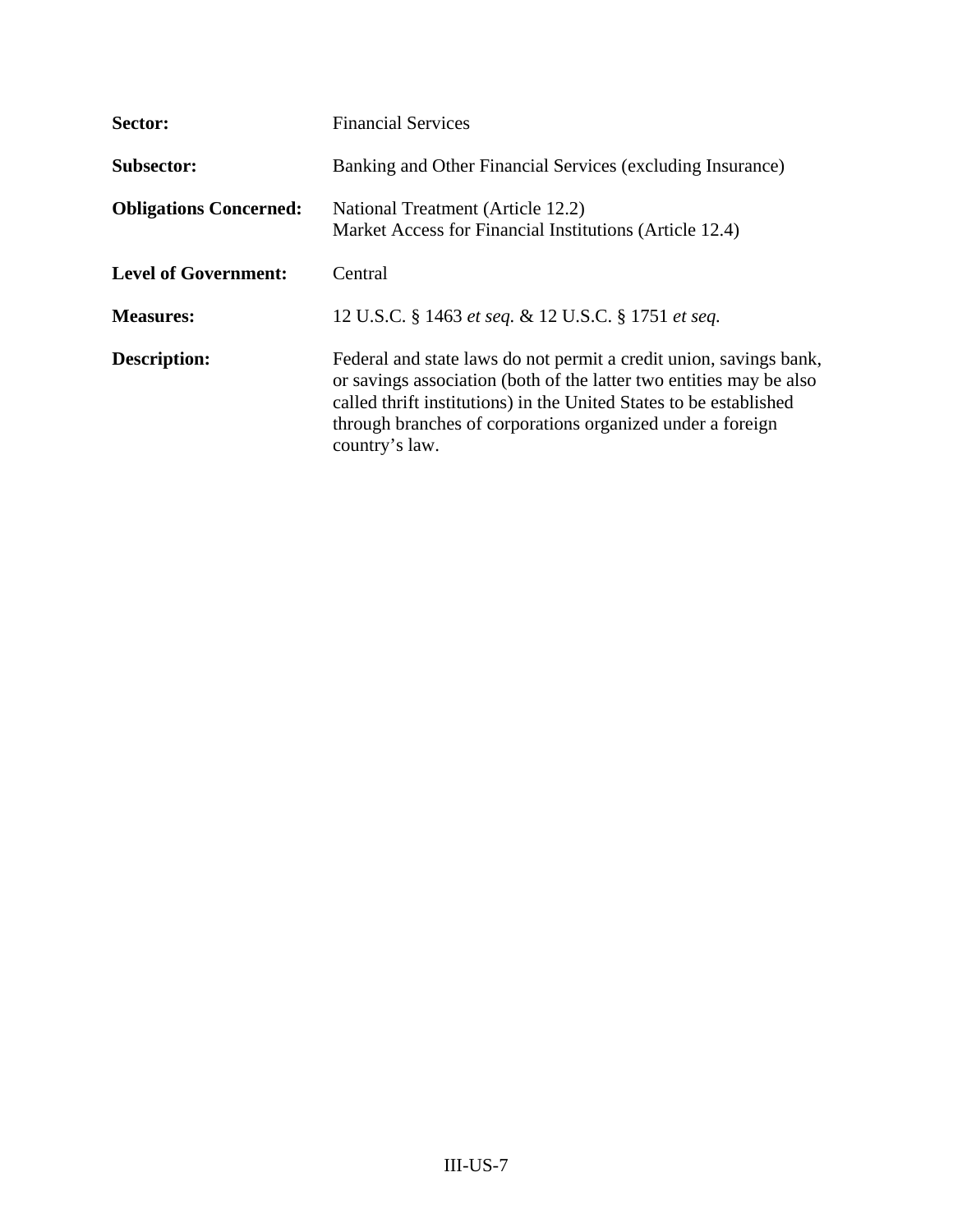| Sector:                       | <b>Financial Services</b>                                                                                                                                                                                                                                                                     |
|-------------------------------|-----------------------------------------------------------------------------------------------------------------------------------------------------------------------------------------------------------------------------------------------------------------------------------------------|
| <b>Subsector:</b>             | Banking and Other Financial Services (excluding Insurance)                                                                                                                                                                                                                                    |
| <b>Obligations Concerned:</b> | National Treatment (Article 12.2)<br>Market Access for Financial Institutions (Article 12.4)                                                                                                                                                                                                  |
| <b>Level of Government:</b>   | Central                                                                                                                                                                                                                                                                                       |
| <b>Measures:</b>              | 12 U.S.C. § 3104(d)                                                                                                                                                                                                                                                                           |
| <b>Description:</b>           | In order to accept or maintain domestic retail deposits of less than<br>\$100,000, a foreign bank must establish an insured banking<br>subsidiary. This requirement does not apply to a foreign bank<br>branch that was engaged in insured deposit-taking activities on<br>December 19, 1991. |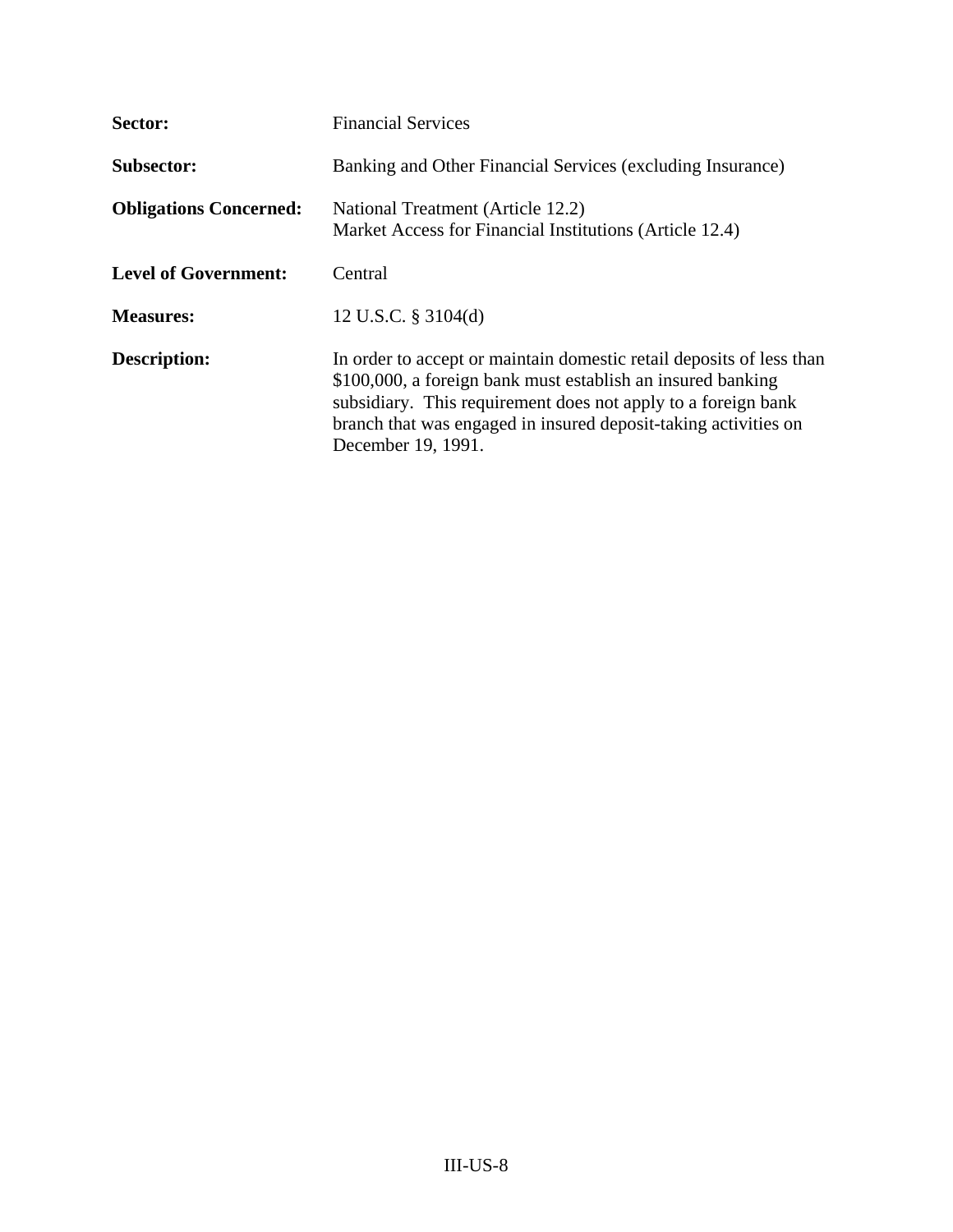| Sector:                       | <b>Financial Services</b>                                                                                                                                                                                                                                                                                                                                                                                                                                                                                                         |
|-------------------------------|-----------------------------------------------------------------------------------------------------------------------------------------------------------------------------------------------------------------------------------------------------------------------------------------------------------------------------------------------------------------------------------------------------------------------------------------------------------------------------------------------------------------------------------|
| <b>Subsector:</b>             | Banking and Other Financial Services (excluding Insurance)                                                                                                                                                                                                                                                                                                                                                                                                                                                                        |
| <b>Obligations Concerned:</b> | National Treatment (Article 12.2)                                                                                                                                                                                                                                                                                                                                                                                                                                                                                                 |
| <b>Level of Government:</b>   | Central                                                                                                                                                                                                                                                                                                                                                                                                                                                                                                                           |
| <b>Measures:</b>              | 15 U.S.C. §§ 80b-2, 80b-3                                                                                                                                                                                                                                                                                                                                                                                                                                                                                                         |
| <b>Description:</b>           | Foreign banks are required to register as investment advisers under<br>the <i>Investment Advisers Act of 1940</i> to engage in securities<br>advisory and investment management services in the United States,<br>while domestic banks <sup>1</sup> (or a separately identifiable department or<br>division of the bank) do not have to register unless they advise<br>registered investment companies. The registration requirement<br>involves record maintenance, inspections, submission of reports,<br>and payment of a fee. |

<span id="page-8-0"></span> 1 For greater certainty, "domestic banks" include U.S. bank subsidiaries of foreign banks.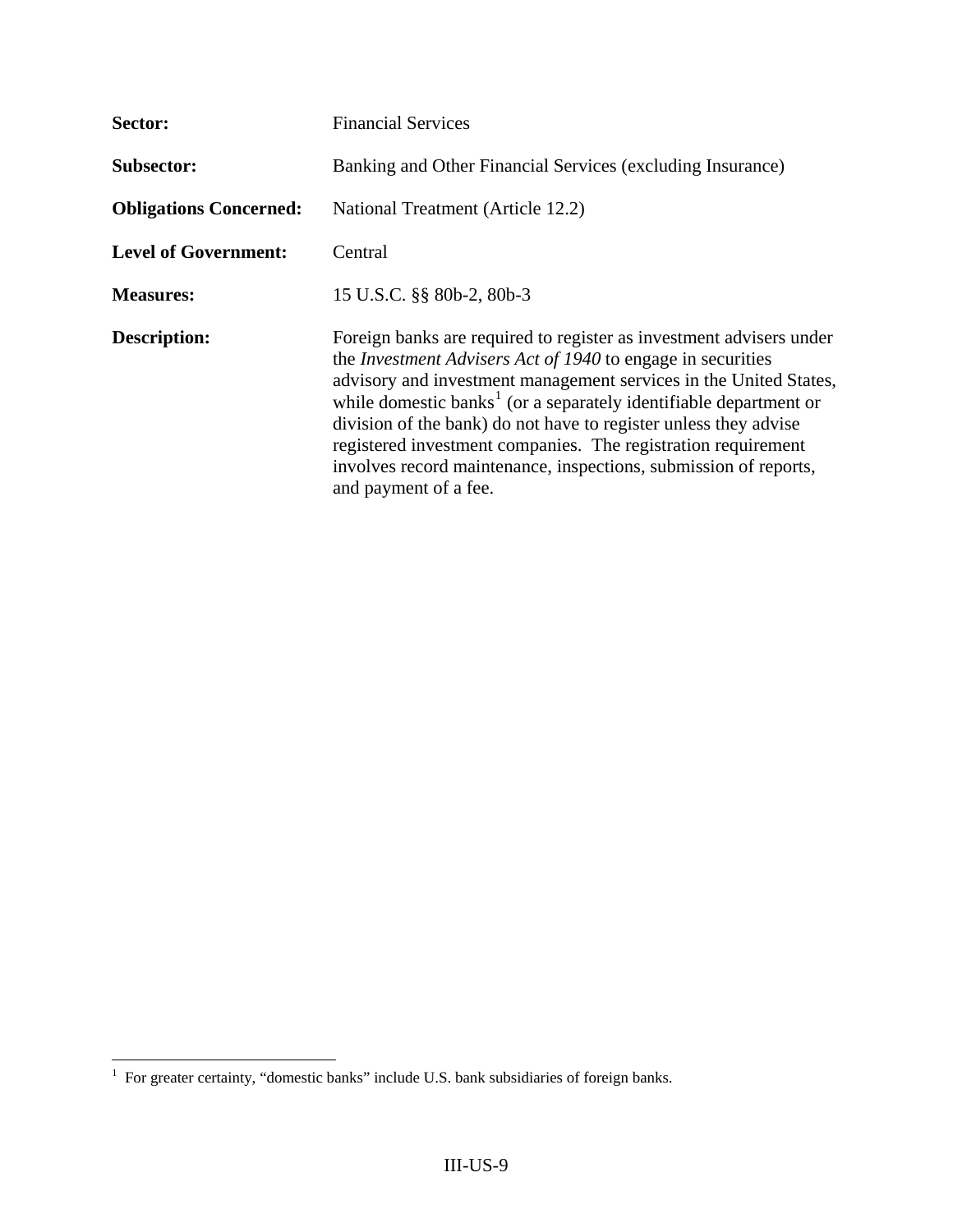| Sector:                       | <b>Financial Services</b>                                                                                                                                                                            |
|-------------------------------|------------------------------------------------------------------------------------------------------------------------------------------------------------------------------------------------------|
| <b>Subsector:</b>             | Banking and Other Financial Services (excluding Insurance)                                                                                                                                           |
| <b>Obligations Concerned:</b> | National Treatment (Article 12.2)                                                                                                                                                                    |
| <b>Level of Government:</b>   | Central                                                                                                                                                                                              |
| <b>Measures:</b>              | 12 U.S.C. §§ 221, 302, 321                                                                                                                                                                           |
| <b>Description:</b>           | Foreign banks cannot be members of the Federal Reserve System,<br>and thus may not vote for directors of a Federal Reserve Bank.<br>Foreign-owned bank subsidiaries are not subject to this measure. |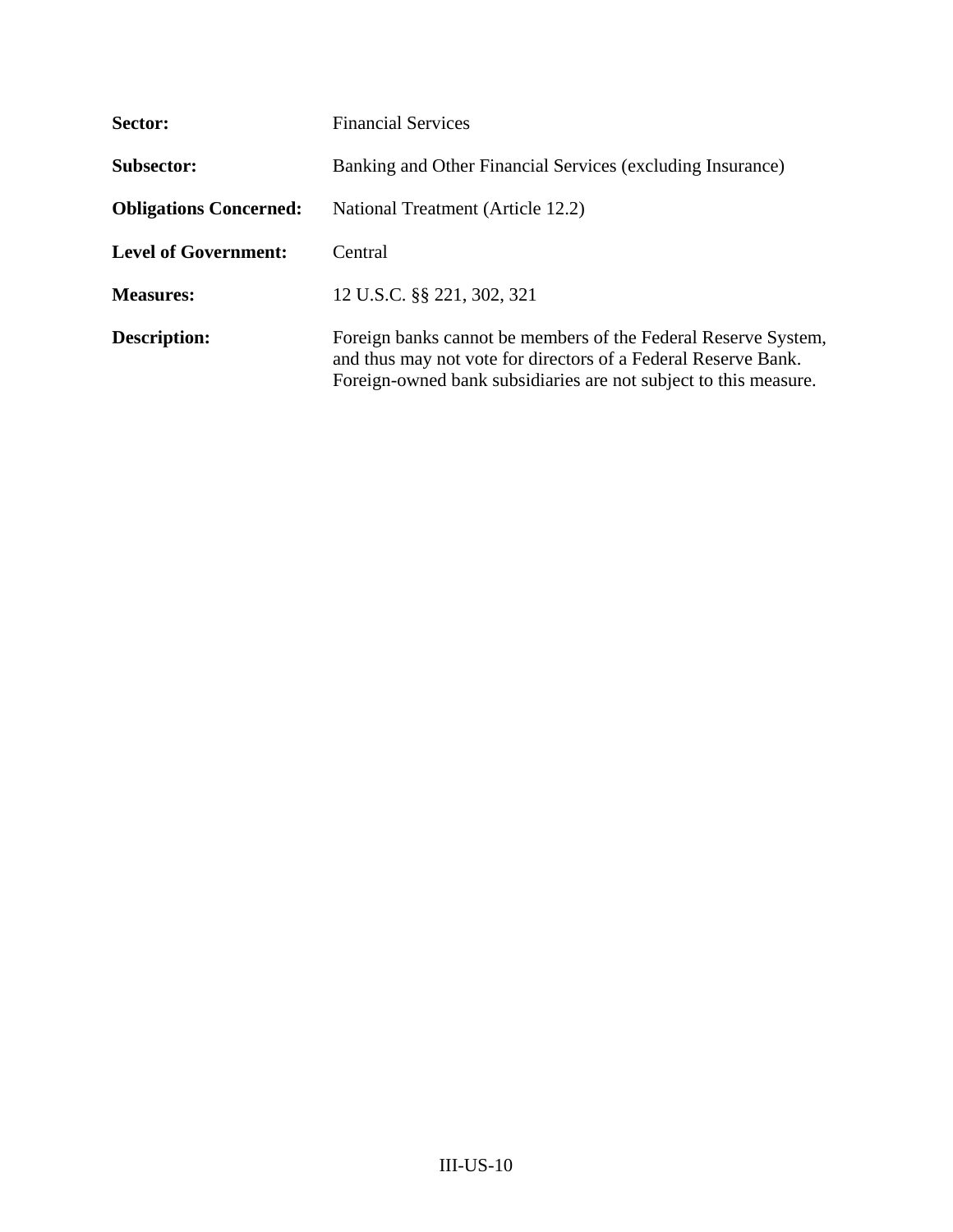| Sector:                       | <b>Financial Services</b>                                                                                                                                                                                                                                                                                                                                                                                                                                                                                                                                               |
|-------------------------------|-------------------------------------------------------------------------------------------------------------------------------------------------------------------------------------------------------------------------------------------------------------------------------------------------------------------------------------------------------------------------------------------------------------------------------------------------------------------------------------------------------------------------------------------------------------------------|
| <b>Subsector:</b>             | Banking and Other Financial Services (excluding Insurance)                                                                                                                                                                                                                                                                                                                                                                                                                                                                                                              |
| <b>Obligations Concerned:</b> | Market Access for Financial Institutions (Article 12.4)                                                                                                                                                                                                                                                                                                                                                                                                                                                                                                                 |
| <b>Level of Government:</b>   | Central                                                                                                                                                                                                                                                                                                                                                                                                                                                                                                                                                                 |
| <b>Measures:</b>              | 12 U.S.C. § 36(g); 12 U.S.C. § 1828(d)(4); 12 U.S.C. § 1831u(a)(4)                                                                                                                                                                                                                                                                                                                                                                                                                                                                                                      |
| <b>Description:</b>           | The United States undertakes no commitment with respect to<br>Article 12.4(b) (Market Access for Financial Institutions) in<br>relation to the expansion, via the establishment of a branch or the<br>acquisition of one or more branches of a bank without acquisition<br>of the entire bank, by a foreign bank into another state from its<br>"home state," as that term is defined under applicable law. Except<br>as provided elsewhere in this Schedule, such expansion shall be<br>accorded on a national treatment basis in accordance with headnote<br>$2(a)$ . |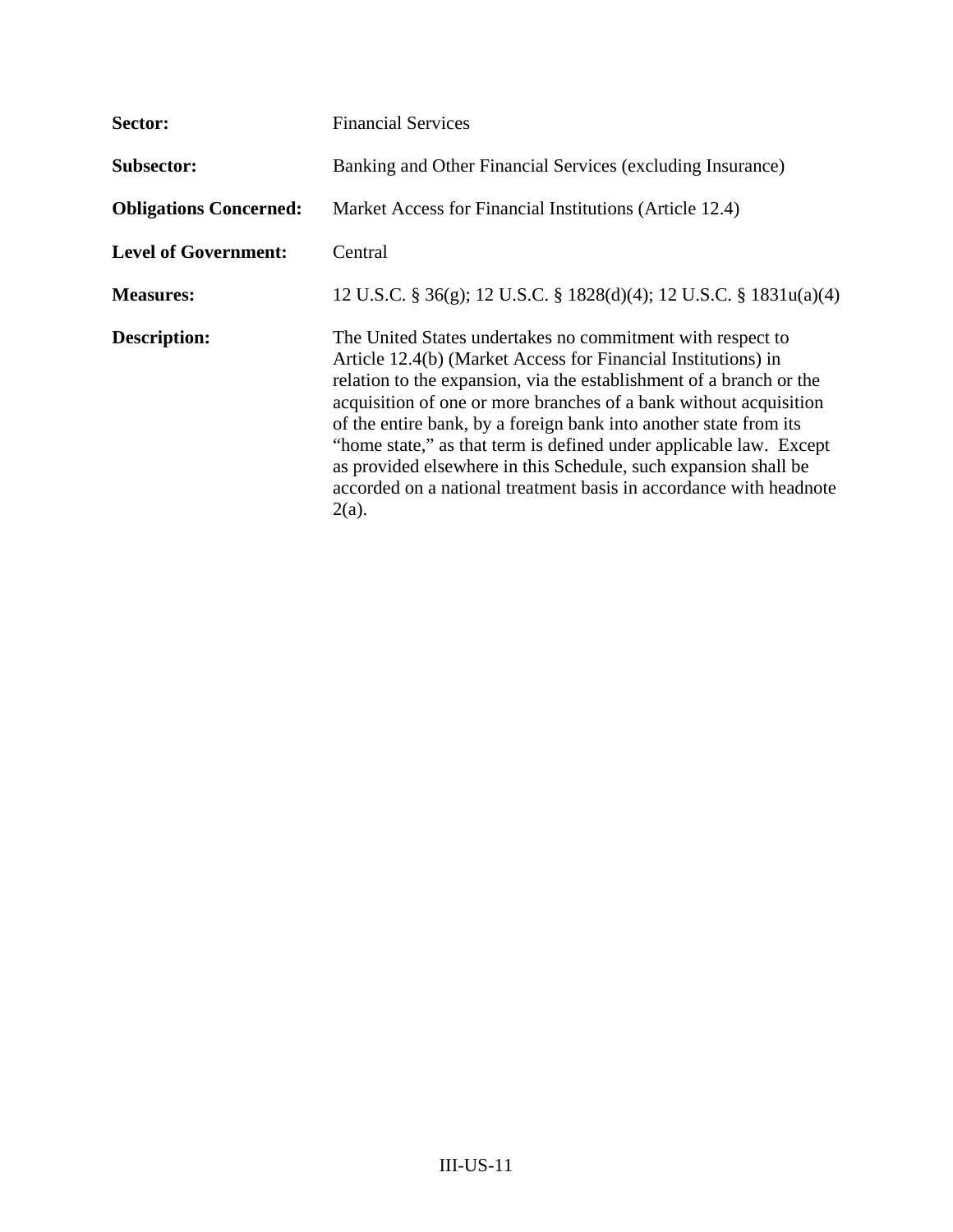| Sector:                       | <b>Financial Services</b>                                                                                                                                                                                                                                                                                                                            |
|-------------------------------|------------------------------------------------------------------------------------------------------------------------------------------------------------------------------------------------------------------------------------------------------------------------------------------------------------------------------------------------------|
| <b>Subsector:</b>             | Banking and Other Financial Services (excluding Insurance)                                                                                                                                                                                                                                                                                           |
| <b>Obligations Concerned:</b> | Market Access for Financial Institutions (Article 12.4)                                                                                                                                                                                                                                                                                              |
| <b>Level of Government:</b>   | Central                                                                                                                                                                                                                                                                                                                                              |
| <b>Measures:</b>              | 12 U.S.C. § 1831u                                                                                                                                                                                                                                                                                                                                    |
| Description:                  | Interstate expansion by a foreign bank through the establishment of<br>branches by merger with a bank located outside the "home state,"<br>as that term is defined under applicable law, of a foreign bank shall<br>be accorded on a national treatment basis in accordance with<br>headnote $2(a)$ , except as provided elsewhere in this Schedule. |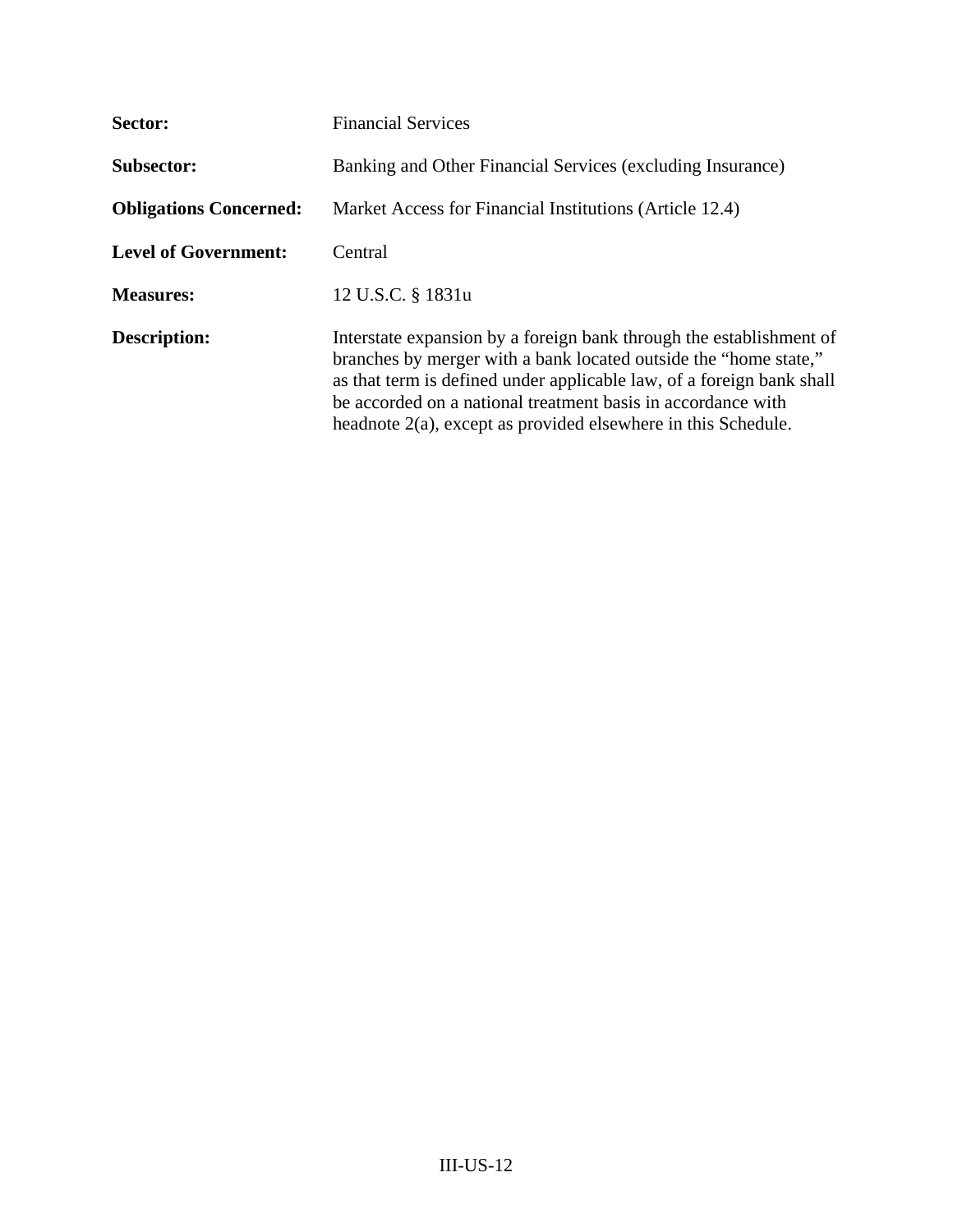| Sector:                       | <b>Financial Services</b>                                                                                                                                                             |
|-------------------------------|---------------------------------------------------------------------------------------------------------------------------------------------------------------------------------------|
| <b>Subsector:</b>             | Banking and Other Financial Services (excluding Insurance)                                                                                                                            |
| <b>Obligations Concerned:</b> | National Treatment (Article 12.2)<br>Market Access for Financial Institutions (Article 12.4)                                                                                          |
| <b>Level of Government:</b>   | Central                                                                                                                                                                               |
| <b>Measures:</b>              | 12 U.S.C. § 3102(a)(1); 12 U.S.C. § 3103(a); 12 U.S.C. § 3102(d)                                                                                                                      |
| <b>Description:</b>           | Establishment of a federal branch or agency by a foreign bank is<br>not available in the following states that may prohibit establishment<br>of a branch or agency by a foreign bank: |
|                               | Branches and agencies may be prohibited in Alabama,<br>Kansas, Maryland, North Dakota, and Wyoming.                                                                                   |
|                               | Branches, but not agencies, may be prohibited in Delaware,<br>Florida, Georgia, Idaho, Louisiana, Mississippi, Missouri,<br>Oklahoma, Texas, and West Virginia.                       |
|                               | Certain restrictions on fiduciary powers apply to federal agencies.                                                                                                                   |
|                               | Note: The cited federal measures provide that certain state law<br>restrictions shall apply to the establishment of federal branches or<br>agencies.                                  |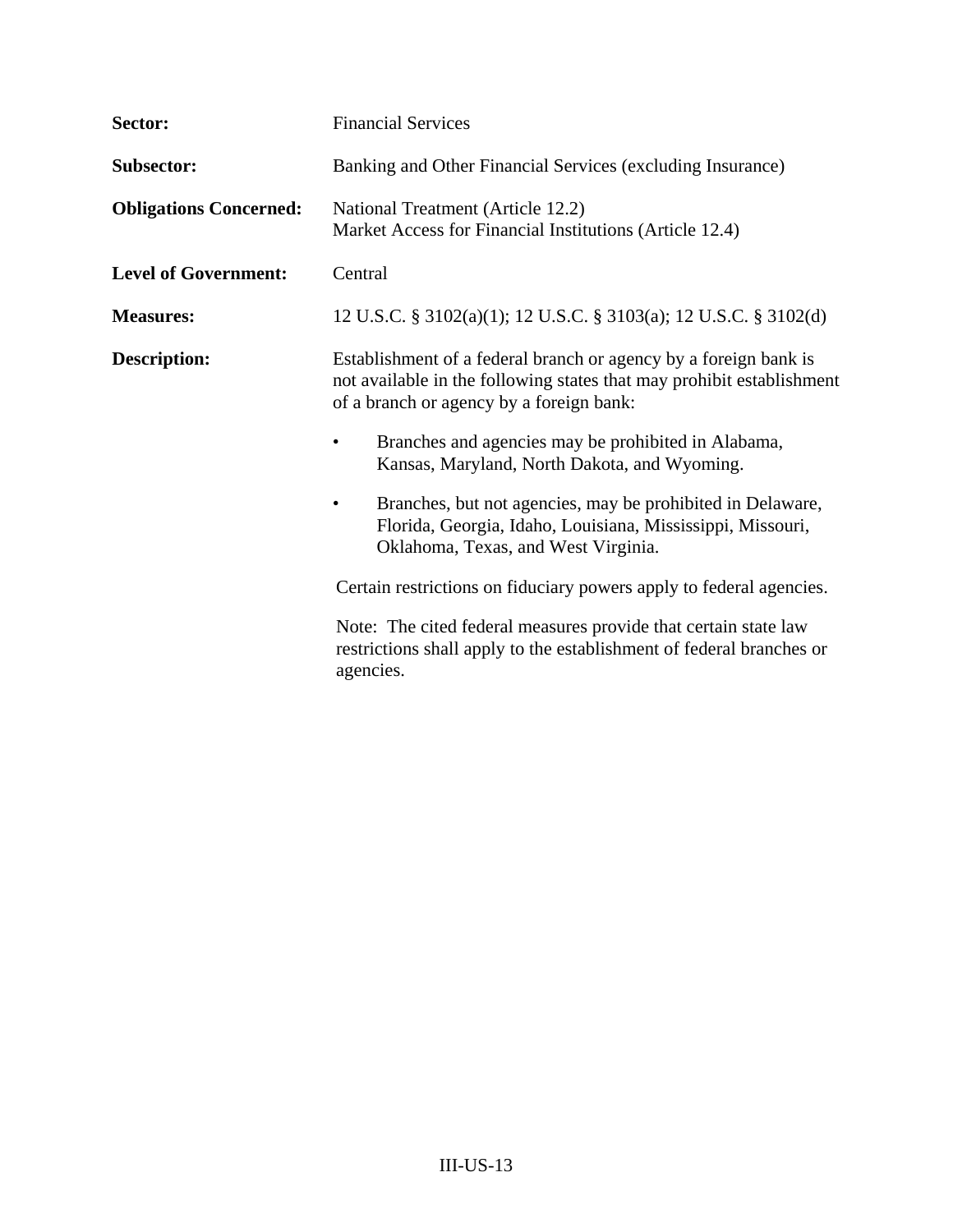| Sector:                       | <b>Financial Services</b>                                                                                                            |
|-------------------------------|--------------------------------------------------------------------------------------------------------------------------------------|
| <b>Subsector:</b>             | Banking and Other Financial Services (excluding Insurance)                                                                           |
| <b>Obligations Concerned:</b> | Most-Favored-Nation Treatment (Article 12.3)<br>Market Access for Financial Institutions (Article 12.4)                              |
| <b>Level of Government:</b>   | Central                                                                                                                              |
| <b>Measures:</b>              | 15 U.S.C. $\frac{8}{77}$ 7/jjj(a)(1)                                                                                                 |
| <b>Description:</b>           | The authority to act as a sole trustee of an indenture for a bond<br>offering in the United States is subject to a reciprocity test. |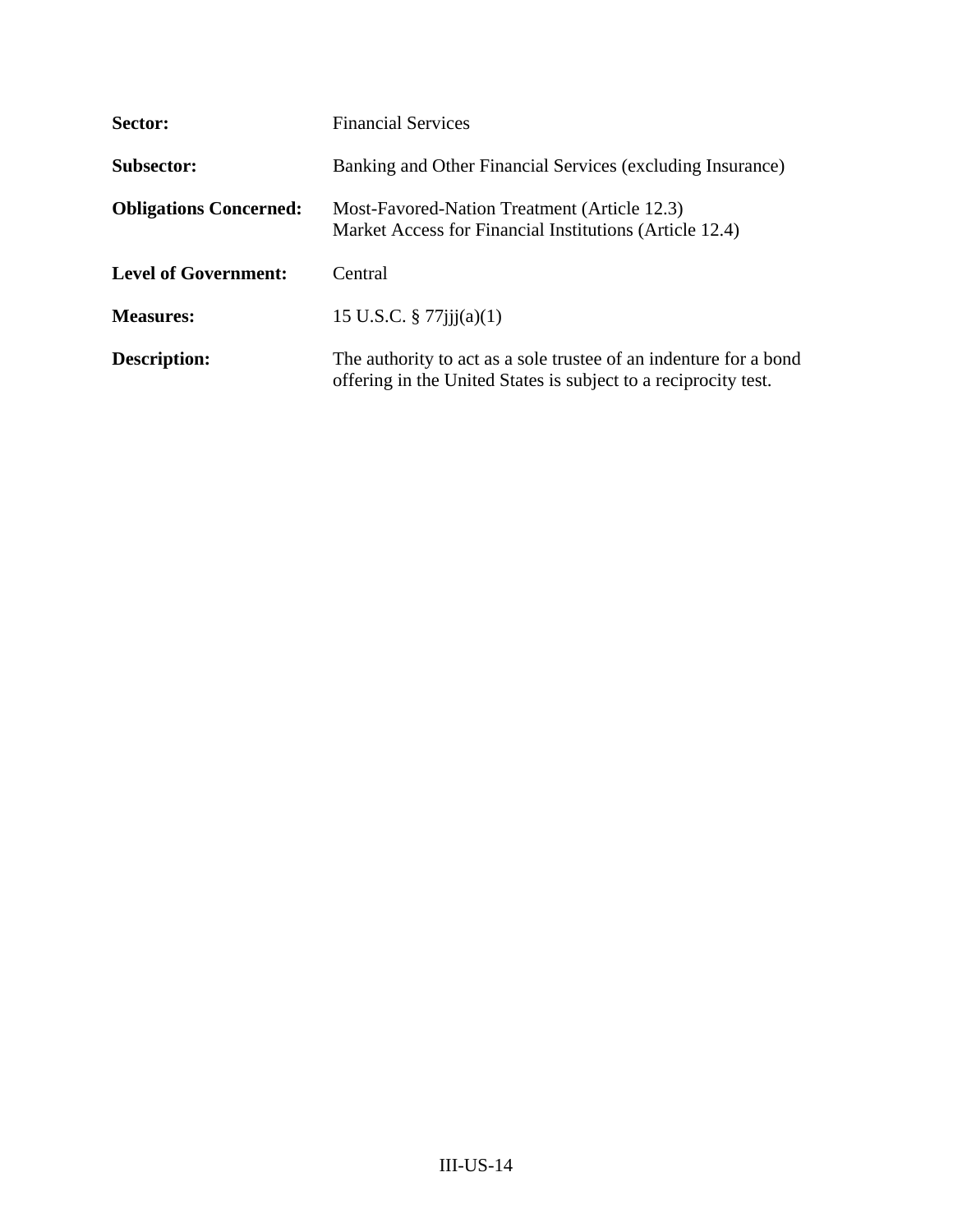| Sector:                       | <b>Financial Services</b>                                                                               |
|-------------------------------|---------------------------------------------------------------------------------------------------------|
| <b>Subsector:</b>             | Banking and Other Financial Services (excluding Insurance)                                              |
| <b>Obligations Concerned:</b> | Most-Favored-Nation Treatment (Article 12.3)<br>Market Access for Financial Institutions (Article 12.4) |
| <b>Level of Government:</b>   | Central                                                                                                 |
| <b>Measures:</b>              | 22 U.S.C. §§ 5341-5342                                                                                  |
| <b>Description:</b>           | Designation as a primary dealer in U.S. government debt securities<br>is conditioned on reciprocity.    |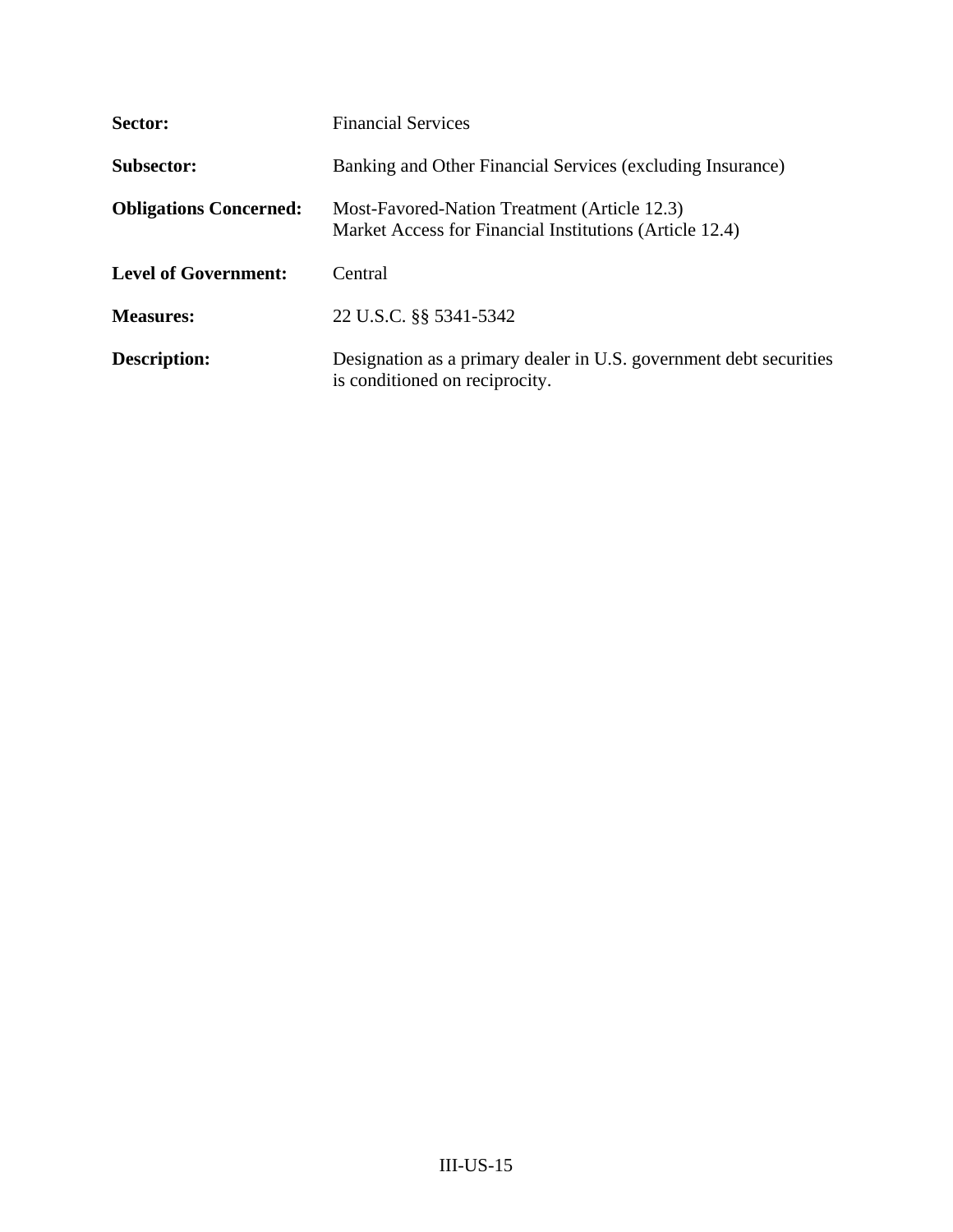| Sector:                       | <b>Financial Services</b>                                                                                                                                                                       |
|-------------------------------|-------------------------------------------------------------------------------------------------------------------------------------------------------------------------------------------------|
| <b>Subsector:</b>             | Banking and Other Financial Services (excluding Insurance)                                                                                                                                      |
| <b>Obligations Concerned:</b> | Most-Favored-Nation Treatment (Article 12.3)                                                                                                                                                    |
| <b>Level of Government:</b>   | Central                                                                                                                                                                                         |
| <b>Measures:</b>              | 15 U.S.C. $\S 78o(c)$                                                                                                                                                                           |
| <b>Description:</b>           | A broker-dealer registered under U.S. law that has its principal<br>place of business in Canada may maintain its required reserves in a<br>bank in Canada subject to the supervision of Canada. |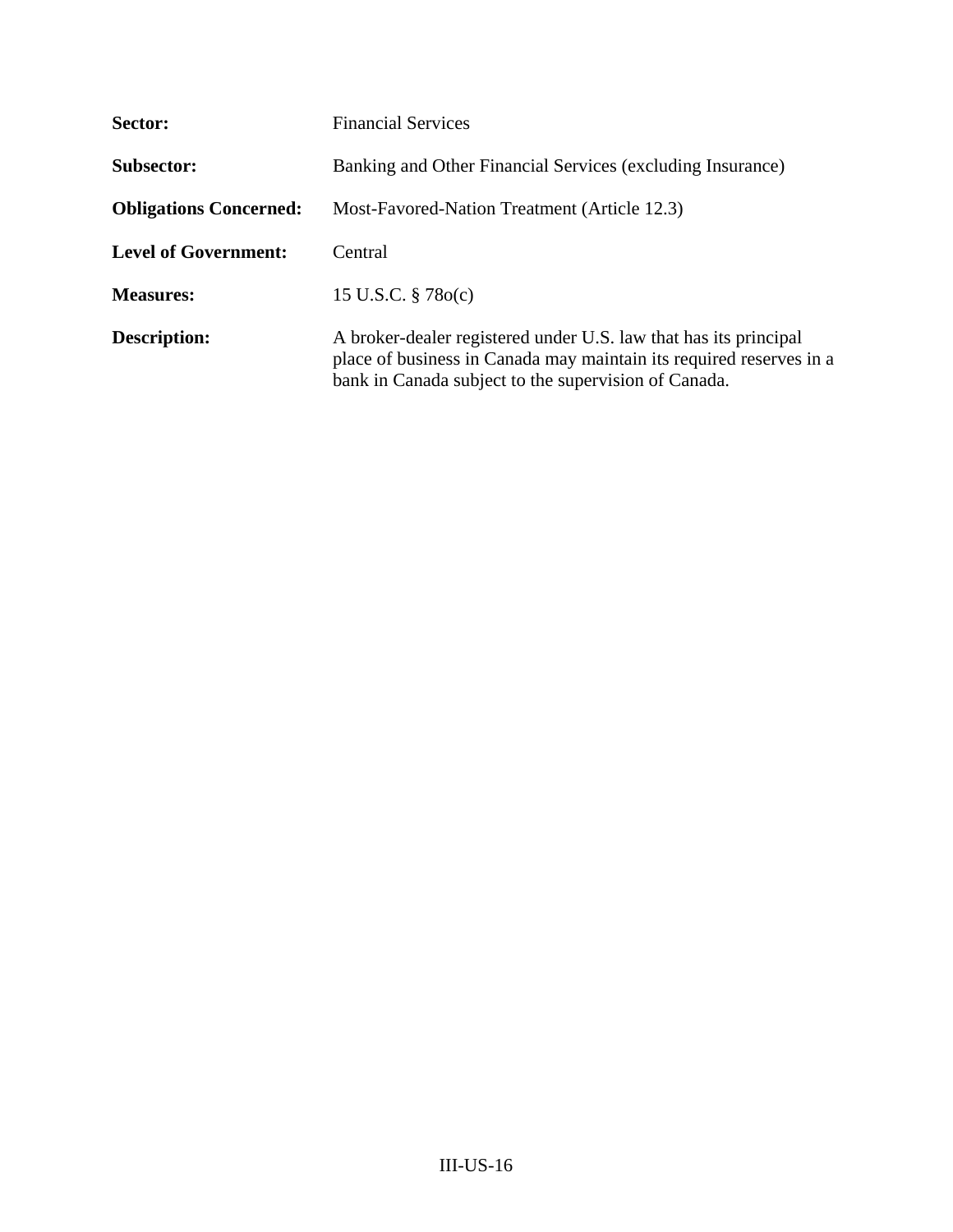| Sector:                       | <b>Financial Services</b>                                                                                                                                                                                                                                                                                                                                                                       |
|-------------------------------|-------------------------------------------------------------------------------------------------------------------------------------------------------------------------------------------------------------------------------------------------------------------------------------------------------------------------------------------------------------------------------------------------|
| Subsector:                    | Banking and Other Financial Services (excluding Insurance)                                                                                                                                                                                                                                                                                                                                      |
| <b>Obligations Concerned:</b> | National Treatment (Article 12.2)                                                                                                                                                                                                                                                                                                                                                               |
| <b>Level of Government:</b>   | Central                                                                                                                                                                                                                                                                                                                                                                                         |
| <b>Measures:</b>              | 12 U.S.C. § 1421 et seq. (Federal Home Loan Banks); 12 U.S.C.<br>§ 1451 et seq. (Federal Home Loan Mortgage Corporation); 12<br>U.S.C. § 1717 et seq. (Federal National Mortgage Association); 12<br>U.S.C. § 2011 et seq. (Farm Credit Banks); 12 U.S.C. § 2279aa-1<br>et seq. (Federal Agricultural Mortgage Corporation); 20 U.S.C.<br>§ 1087-2 et seq. (Student Loan Marketing Association) |
| <b>Description:</b>           | The United States may grant advantages, including but not limited<br>to the following, to one or more of the Government-Sponsored<br>Enterprises (GSEs) listed above:                                                                                                                                                                                                                           |
|                               | Capital, reserves and income of the GSE are exempt from<br>certain taxation.                                                                                                                                                                                                                                                                                                                    |
|                               | Securities issued by the GSE are exempt from registration<br>and periodic reporting requirements under federal securities<br>laws.                                                                                                                                                                                                                                                              |
|                               | The U.S. Treasury may, in its discretion, purchase obligations<br>٠<br>issued by the GSE.                                                                                                                                                                                                                                                                                                       |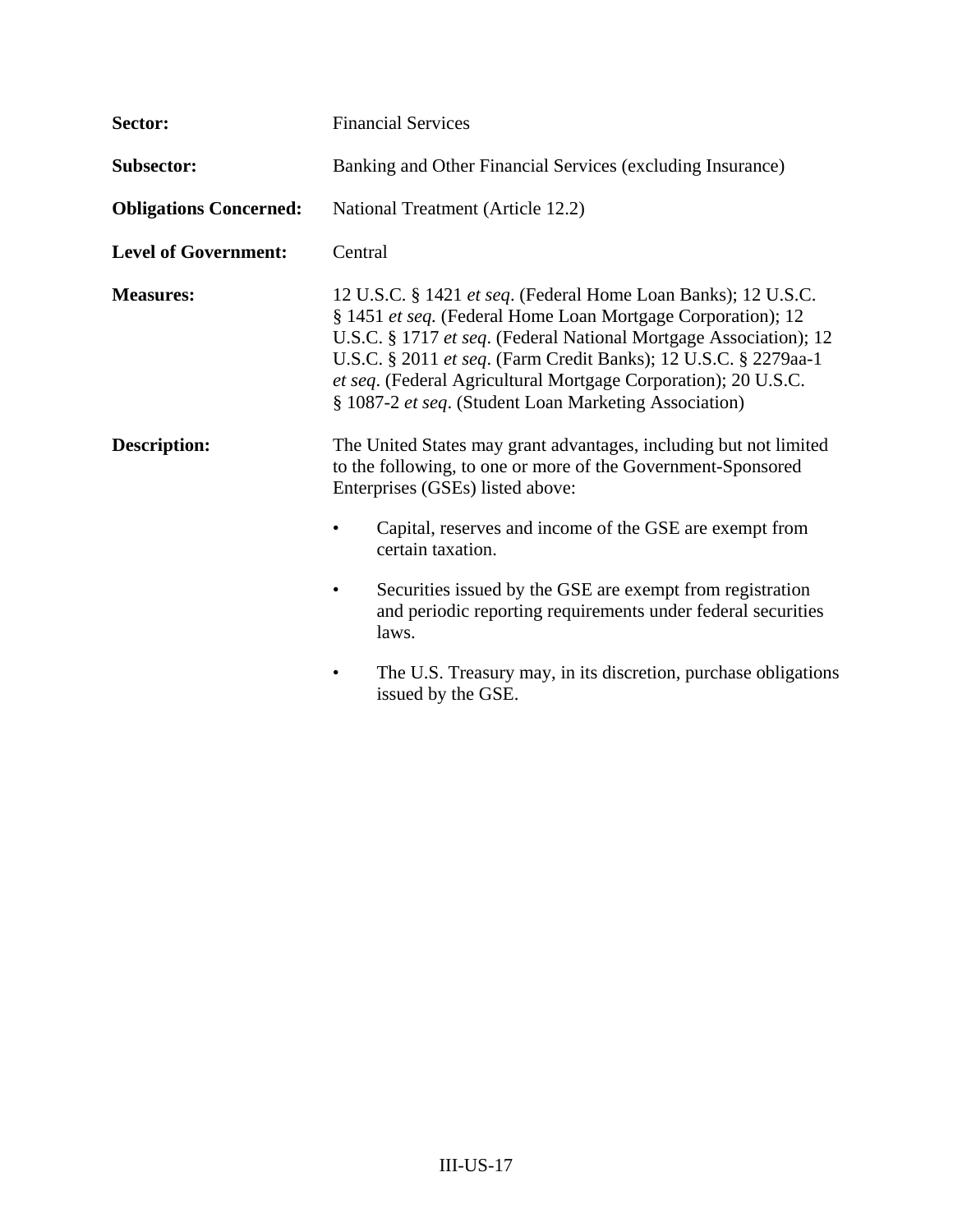| Sector:                       | <b>Financial Services</b>                                                                                                                                                                                |
|-------------------------------|----------------------------------------------------------------------------------------------------------------------------------------------------------------------------------------------------------|
| <b>Subsector:</b>             | Banking and Other Financial Services (excluding Insurance)                                                                                                                                               |
| <b>Obligations Concerned:</b> | National Treatment (Article 12.2)<br>Most-Favored-Nation Treatment (Article 12.3)<br>Market Access for Financial Institutions (Article 12.4)<br>Senior Management and Boards of Directors (Article 12.8) |
| <b>Level of Government:</b>   | Regional                                                                                                                                                                                                 |
| <b>Measures:</b>              | All existing non-conforming measures of all states, the District of<br>Columbia, and Puerto Rico                                                                                                         |
| Description:                  |                                                                                                                                                                                                          |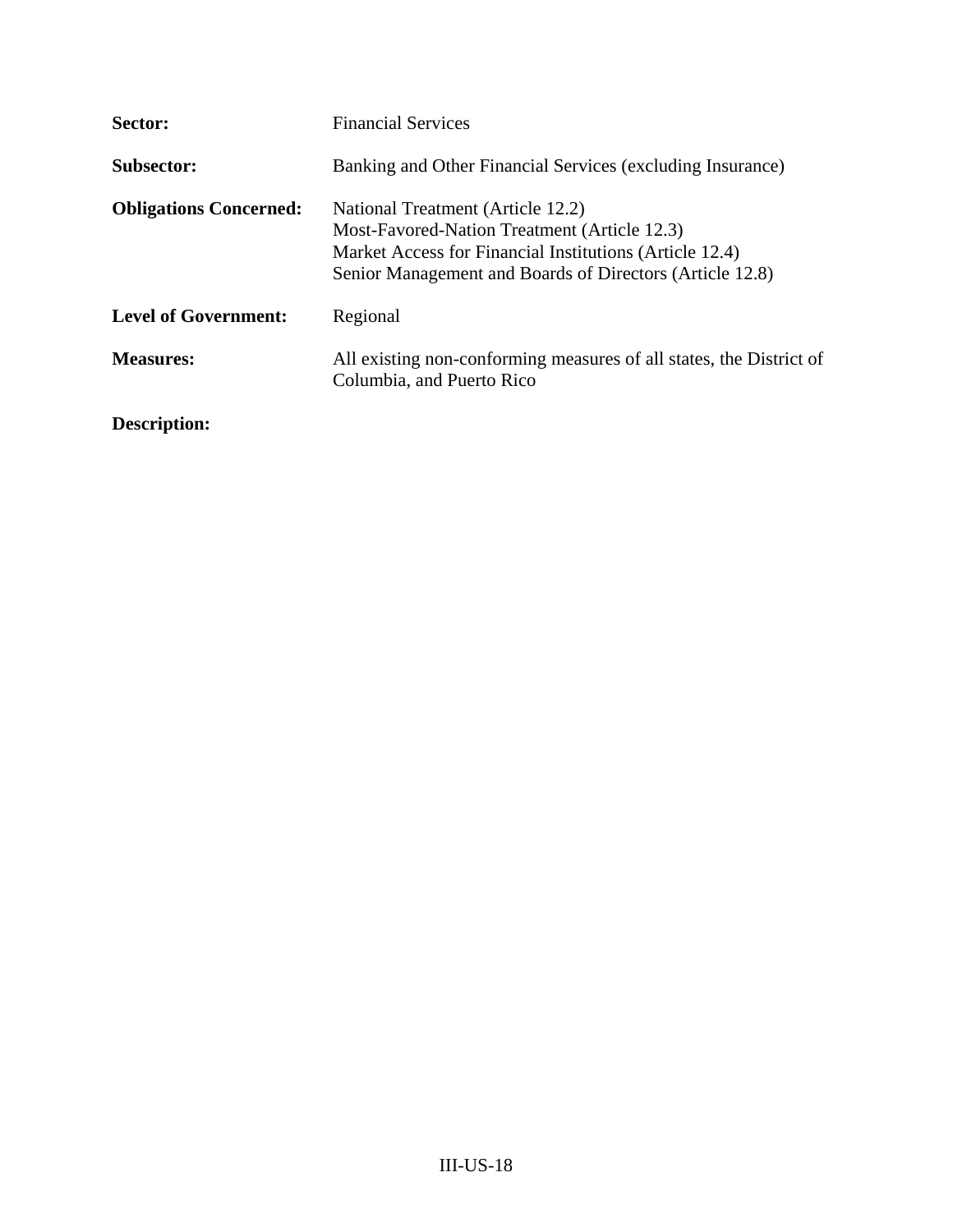| Sector:                       | <b>Financial Services</b>                                                                                           |
|-------------------------------|---------------------------------------------------------------------------------------------------------------------|
| <b>Subsector:</b>             | Insurance                                                                                                           |
| <b>Obligations Concerned:</b> | National Treatment (Article 12.2)<br>Cross-Border Trade (Article 12.5)                                              |
| <b>Level of Government:</b>   | Central                                                                                                             |
| <b>Measures:</b>              | 31 U.S.C. § 9304                                                                                                    |
| <b>Description:</b>           | Branches of foreign insurance companies are not permitted to<br>provide surety bonds for U.S. Government contracts. |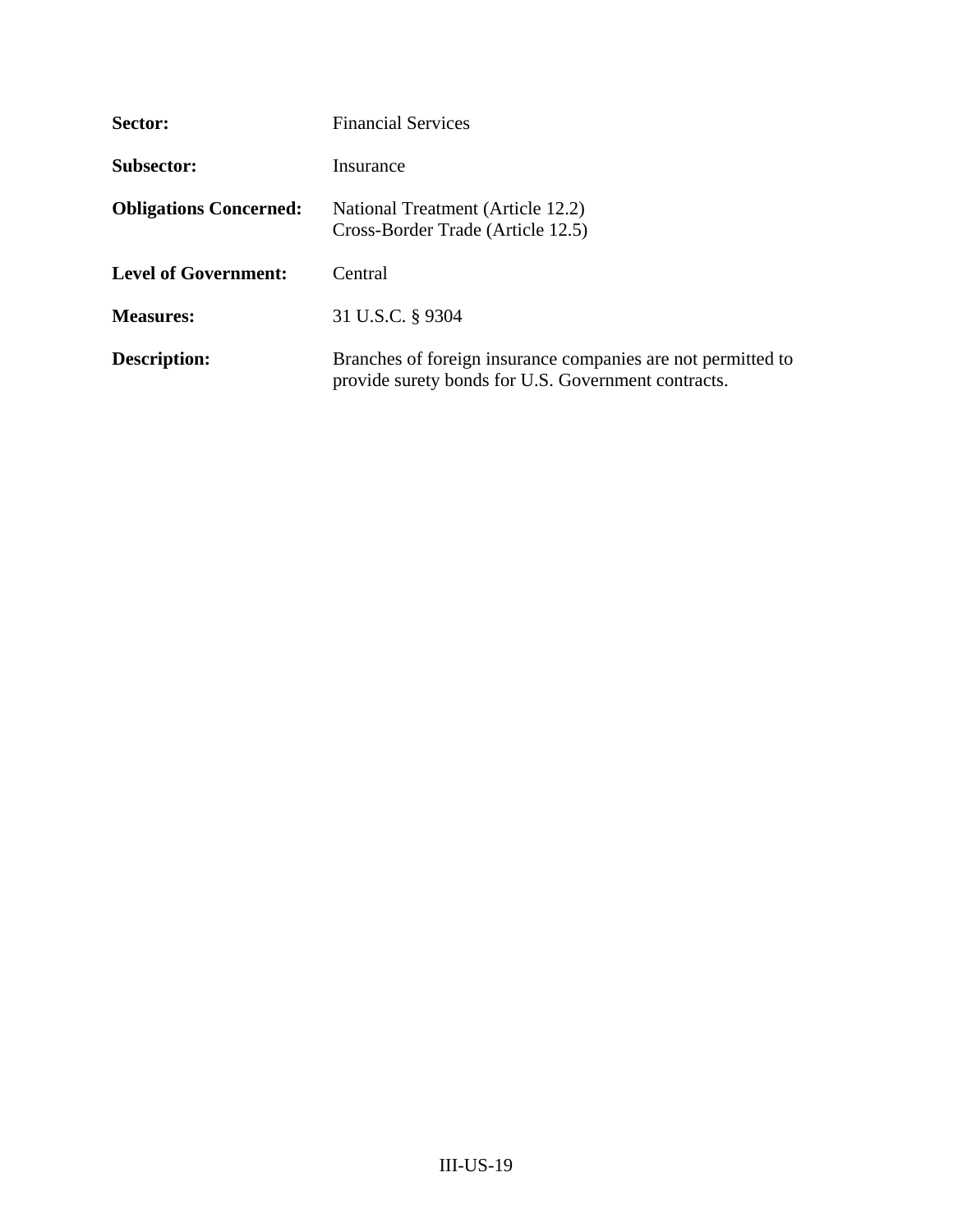| Sector:                       | <b>Financial Services</b>                                                                                                                                                                                                                                            |
|-------------------------------|----------------------------------------------------------------------------------------------------------------------------------------------------------------------------------------------------------------------------------------------------------------------|
| <b>Subsector</b>              | Insurance                                                                                                                                                                                                                                                            |
| <b>Obligations Concerned:</b> | National Treatment (Article 12.2)<br>Cross-Border Trade (Article 12.5)                                                                                                                                                                                               |
| <b>Level of Government:</b>   | Central                                                                                                                                                                                                                                                              |
| <b>Measures:</b>              | 46 C.F.R. § 249.9                                                                                                                                                                                                                                                    |
| <b>Description:</b>           | When more than 50 percent of the value of a maritime vessel<br>whose hull was built under federally guaranteed mortgage funds is<br>insured by a non-U.S. insurer, the insured must demonstrate that<br>the risk was substantially first offered in the U.S. market. |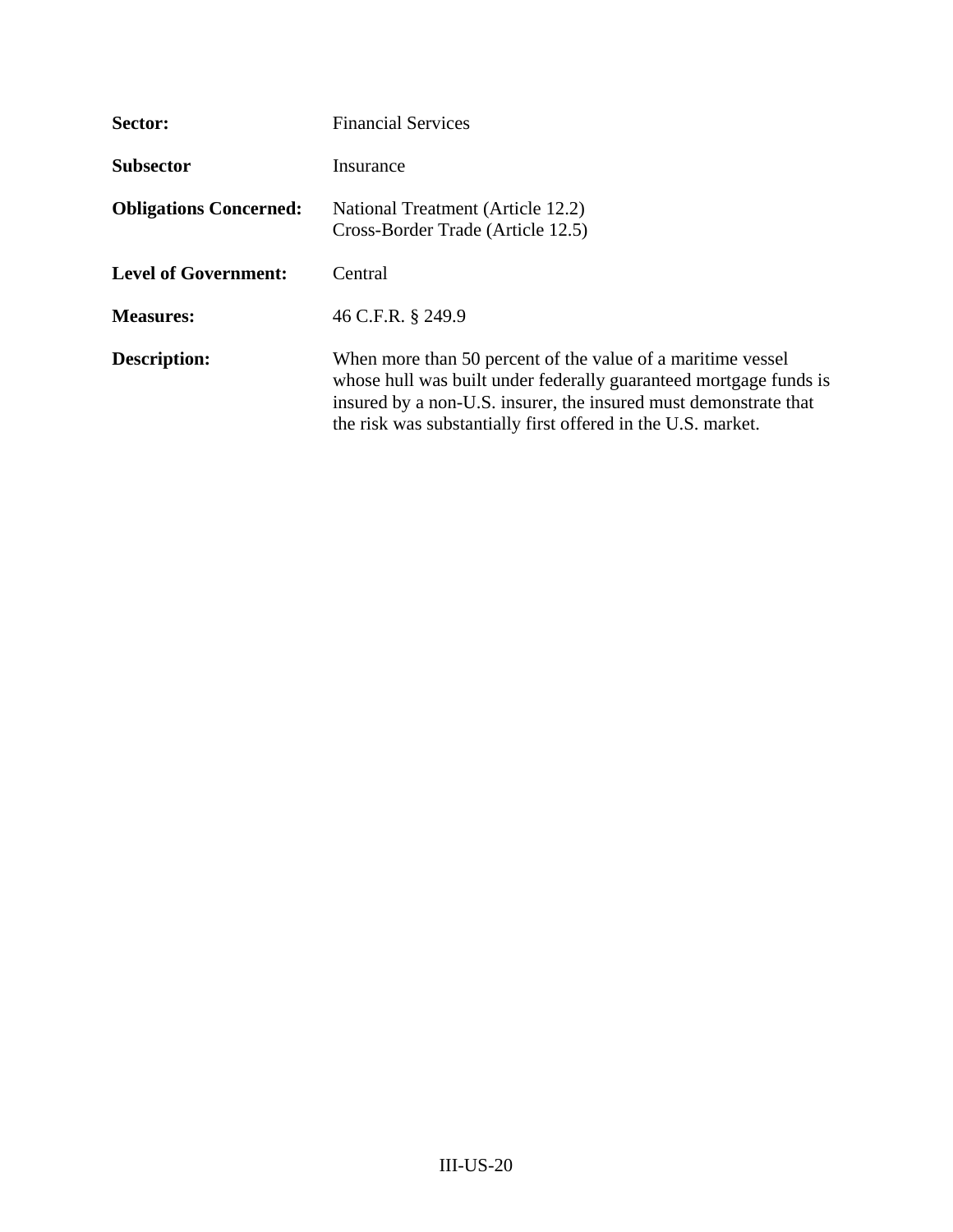| Sector:                       | <b>Financial Services</b>                                                                                                                                                          |
|-------------------------------|------------------------------------------------------------------------------------------------------------------------------------------------------------------------------------|
| <b>Subsector:</b>             | Insurance                                                                                                                                                                          |
| <b>Obligations Concerned:</b> | National Treatment (Article 12.2)<br>Most-Favored-Nation Treatment (Article 12.3)<br>Cross-Border Trade (Article 12.5)<br>Senior Management and Boards of Directors (Article 12.8) |
| <b>Level of Government:</b>   | Regional                                                                                                                                                                           |
| <b>Measures:</b>              | All existing non-conforming measures of all states, the District of<br>Columbia, and Puerto Rico                                                                                   |
| Description:                  |                                                                                                                                                                                    |